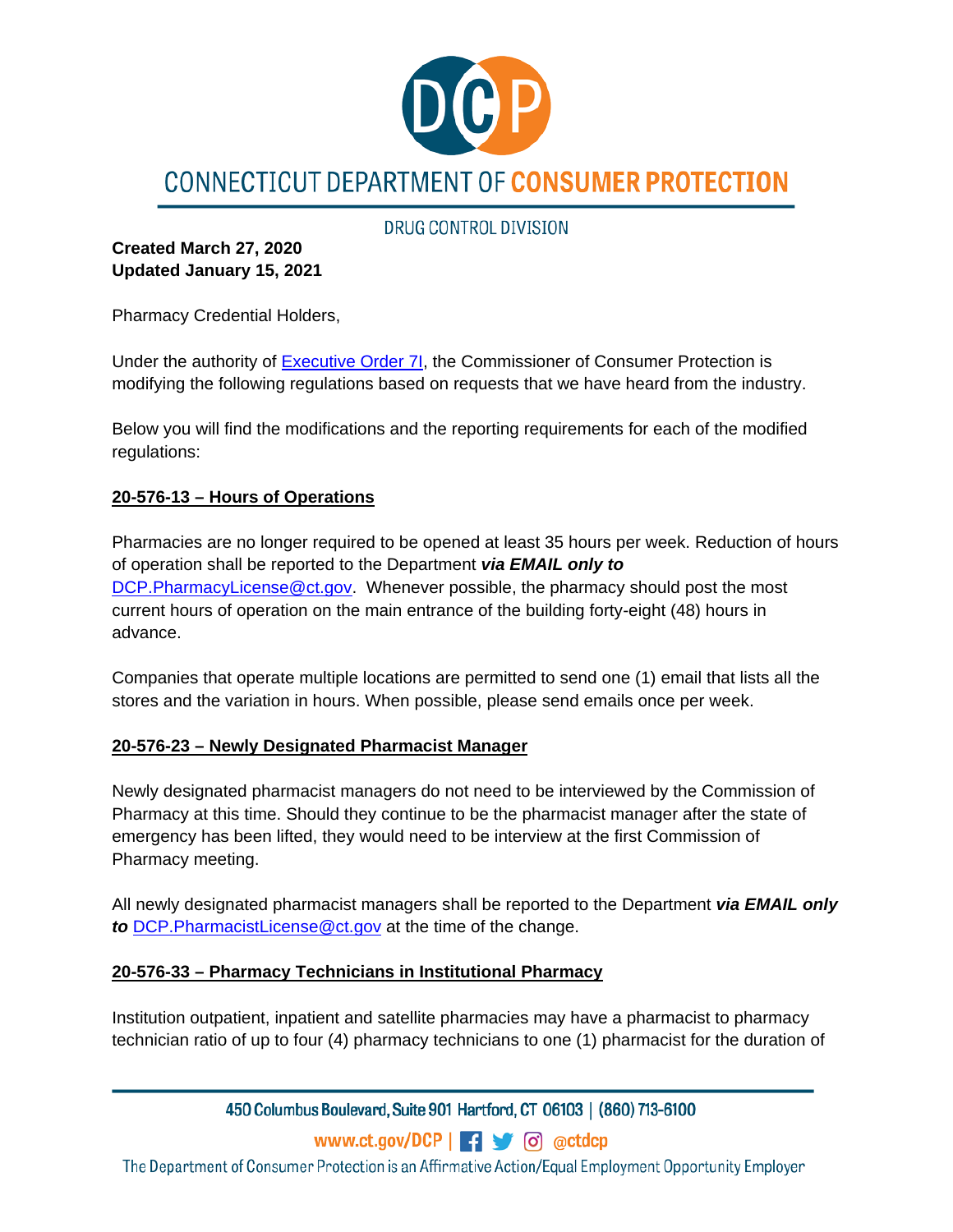the emergency declaration. Whenever possible, at least two of the pharmacy technicians should be nationally certified or have at least five (5) years of experience as a pharmacy technician.

Institutional pharmacies may petition for additional variation for a specific location. The petition shall include specific reason for the need, technology utilized to provide a safe dispensing environment and ask additional questions they may have. This is at the discretion of the Commissioner. All pharmacy technician to pharmacist ratio petitions shall be reported to the Department *via EMAIL only to* [DCP.COP@ct.gov.](mailto:DCP.COP@ct.gov)

# **20-576-36 – Pharmacy Technicians in Pharmacies**

Pharmacies may have a pharmacist to pharmacy technician ratio of up to four (4) pharmacy technicians to one (1) pharmacist for the duration of the emergency declaration. Whenever possible, the at least two (2) of the pharmacy technicians should be nationally certified or have at least five (5) years of experience as a pharmacy technician.

Pharmacies may petition for additional variation for a specific location and the petition shall include specific reason for the need, technology utilized to provide a safe dispensing environment and ask additional questions they may have. This is at the discretion of the Commissioner. All pharmacy technician to pharmacist ratio petitions shall be reported to the Department *via EMAIL only to* [DCP.COP@ct.gov.](mailto:DCP.COP@ct.gov)

# **New 1/15/2021**

# **20-576-8(c)(1) – Registration of Pharmacy Interns**

A pharmacy intern preceptor, who has received training in the administration of vaccination in accordance with Section 20-633 of the general statutes and the corresponding regulations, is permitted to supervise the training of up to five (5) pharmacy interns for the purpose of administration of COVID-19 vaccinations. The requirements are as follows:

- The pharmacy intern preceptor shall not be responsible for supervising more than five (5) total individuals, including pharmacy technicians (i.e. one (1) pharmacy technician and four (4) pharmacy interns or three (3) pharmacy technicians and two (2) pharmacy interns);
- The pharmacy intern preceptor shall be responsible for supervising the pharmacy interns and pharmacy technician in compliance with Section 20-576-9 and Section 20-576-32;
- These activities are permitted in any location where the pharmacy intern preceptor is physically present where only vaccine related activities are occurring (i.e. vaccination clinics, mass vaccination events, etc.) and the pharmacy intern preceptor is not responsible for any other duties;
- Each pharmacy intern shall be trained in the proper administration of vaccinations and trained on any additional information required regarding COVID-19 vaccinations;